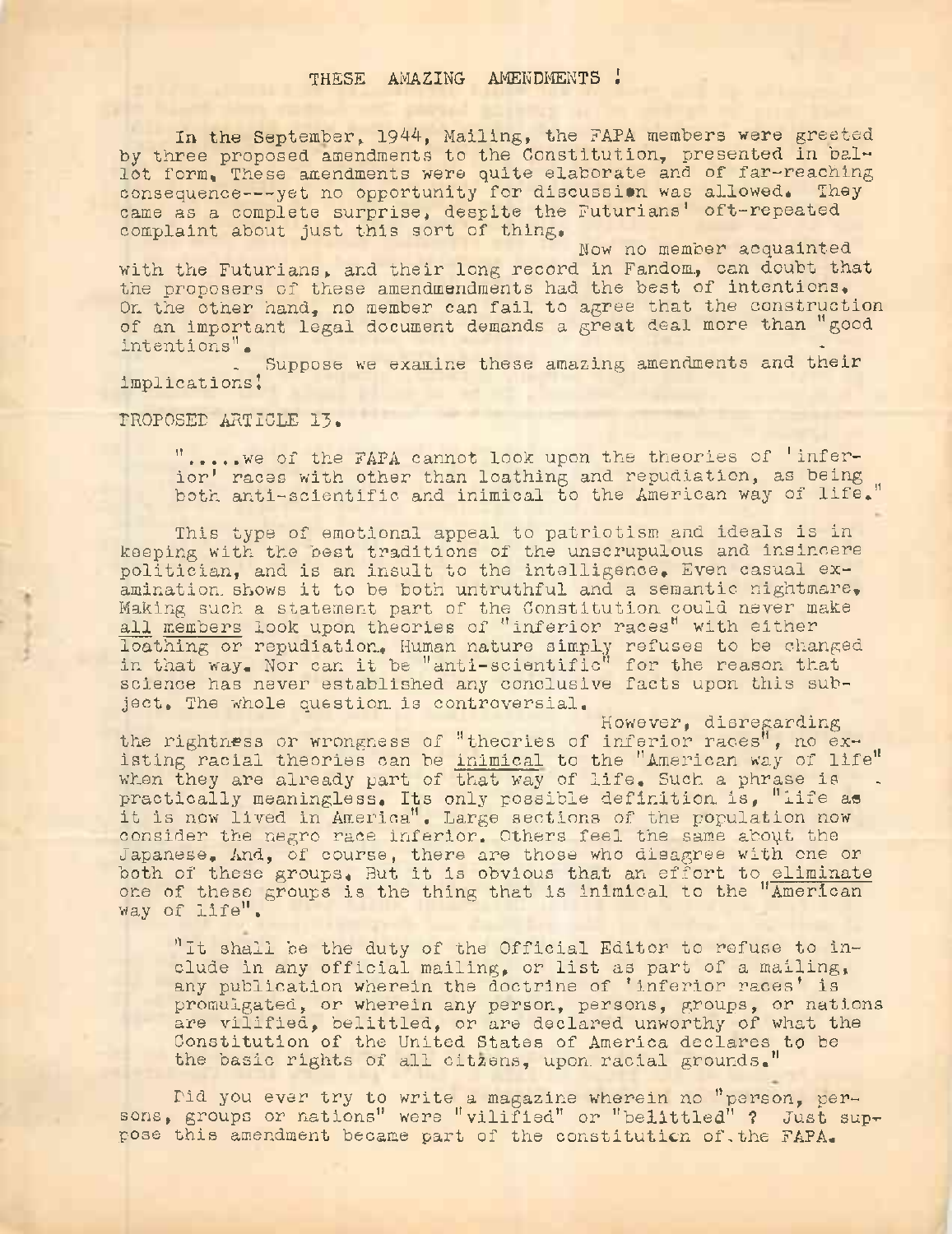page 2. " ' . .

Discussion of the present war would effectually be barred. Hitler could only be spoken of in glowing terms. The German race could only be admired. To state, even to infer, that they were mislead would "belittle" their intelligence. Cartoons such as those showing the buck teeth and monkey-like build of the Japanese race clearly would be verboten. The oft-demonstrated treachery of the Nipponese could never be mentioned. The Australian Bushmen could no longer be pointed out as the most primitive existing race. Such "belittlement" would be unthinkable, and would bar the offending publication from the mailing. There could be no more speculations as to the effect on civilization had the Moors not been driven out of Spain. In fact, they couldn't have been driven out. To state such would"belittle" them. On the same grounds, the Neanderthal race must still exist, for to infer that they failed in the battle for survival would ''belittle" them dreadfully. No person, persons, groups, or nations could ever be better than any other person, persons, groups, or nations in this "best of all possible worlds", To be so would imply that another was inferior, and thereby become.an act of "belittlement". All Hail ! Pollyanna rides again !

. The framers of the Constitution of the United States of America showed a great deal more wisdom than the framers of this amendment---they guaranteed us the right to our own opinions, and the right to express those opinions, either verbally or in print. Perhaps there are those who consider Freedom of Speech, and Freedom of the Press to be quite reactionary ! But there can be little doubt that most FAPA members will continue to cherish those freedoms, and do that which is necessary to insure them,

"It shall be the duty of the Official Editor to refuse to include in any official mailing, or list as part of a mailing, any publication containing matter which would imperil the mailing privileges of the Association upon the grounds of obscenity."

Here we have a matter that strikes at the very existence of the organization. Since the matter was brought up some months ago, there has developed a general agreement that obscenity must be avoided. However, "obscenity" is a very elastic term. The dictionary defines it as "the quality of being indecent". It defines "obscene" as "offensive to modesty; indecent," Obviously, what might offend the "modesty" of one person, could be considered quite proper by another. It is virtually impossible to define obscenity accurately for legal purposes---a fact the courts of this country are discovering. There can be no question that the FAPA publications must be, and remain, free from anything the Postal Department would term obscenity. But it must be a matter of the judgment and responsibility of the individual FAPA member, not an attempt at legislation. Giving the Official Editor, or any other individual or group, the power to reject a publication on grounds of obscenity would be giving them the power to bar nearly any publication they chose from the Mailing. If the Official Editor stated that it offended his modesty, who could gainsay him?

Let's not hesitate to do that which is necessary to insure Freedom of the Press in FAPA ! Let's pay more than lip-service to this struggle to abolish Fascism !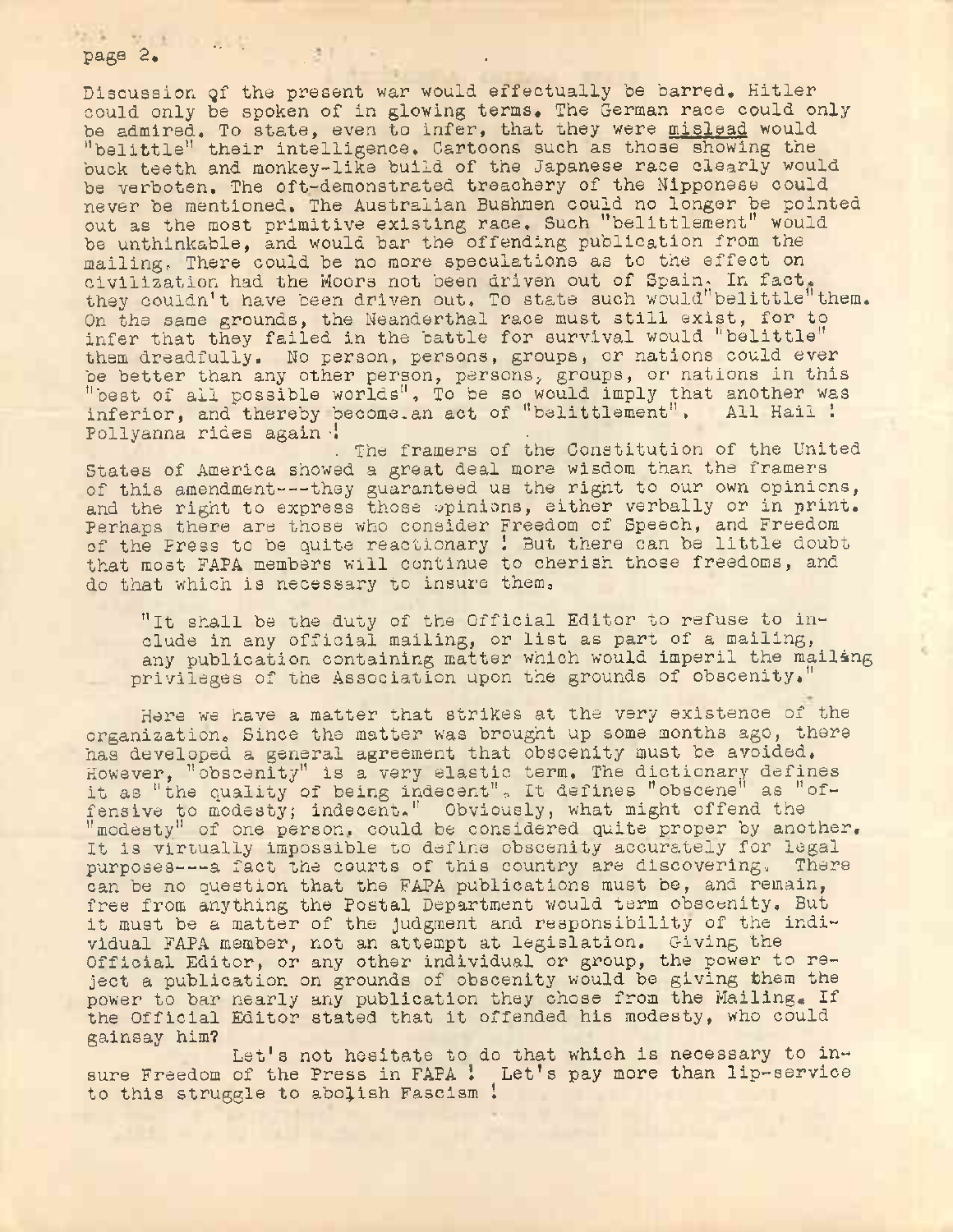## PROPOSED AMENDMENT TO ARTICLES 8 and 9.

On casual reading, the proposal that the Mailing dates be changed so that the Christmas rush may be avoided, sounds admirable. There doubtless exists the faint possibility that'a mailing may be lost sometime (a good reason why EVERY member should send the OE at least five to ten extra copies of his publication).. There is also the fact that the Official Editor faces the task (once'during his term of office) of sending out the mailing during a very busy season of the year. However, what is overlooked is that nearly all members publish their mags during the last month preceding the mailing date. The proposed change in dates would thus relieve the OE at the expense of ALL THE OTHER MEMBERS. But there are other angles to this amendment as it has been presented.

"Officers shall serve for one year beginning August 22d, or, in the event that the ballot deadline is shoved ahead, upon notification of their election by the ballot counting committee."

Let's do a little s'posin'. The present officers of FAPA took office on July 15, 1944, in accordance with the present constitution and their terms expire July 14, 1945. Now suppose this amendment becomes part of the constitution. The next set of officers would not take office until August 22, 1945. For five weeks we would have no officers ! "But," many will say, "the President has the power to appoint members to fill vacated offices." Ahl There is the rub. The constitution gives him no right to appoint members to offices to be vacated. Those offices become vacated all at once, and when that happens there will be no President to do any appointing. Still, for purposes of this discussion, let'<sup>s</sup> grant that this might be called a quibble. Let's suppose the President manages to appoint himself to succeed himself for those five weeks. Of course, appointing oneself to office is hardly in keeping with the ideals expressed in that Constitution of the United States of America that the framers of these amendments so lovingly mention. But we'll imagine that the President figures out some way of getting away with it. Having kept himself in office, he can then proceed to fill the other three offices with whatever members he desires. He could appoint those members who had just vacated the offices. But he could just as easily appoint others. It might prove amazing what a President could do with an Official Editor, Secretary-Treasurer, and Vice-President-Judiciary who were willing to take orders ! Naturally, we all feel that none of our FAPA members would stoop to such action. Still those nasty possibilities would exist.

suppose the Official Editor to delayed three weeks in getting out the "July" mailing. According to this amendment, the ballot deadling would be moved ahead from August 8 to August 29. In that case, the next officers would not take office until October.10, 1945, and their terms of office would expire October 9. 1946. But suppose expire October 9, 1946. But suppose the next Official Editor has more time to devote to his job, and gets the mailing out when it should be. Then the officers for 1946— 1947 would be inaugurated on the proper-date of August 22, 1946.. For three weeks FAPA would be blessed (?) with two complete sets of officers. What could be more rediculous? The 1945-46 officers,

Next,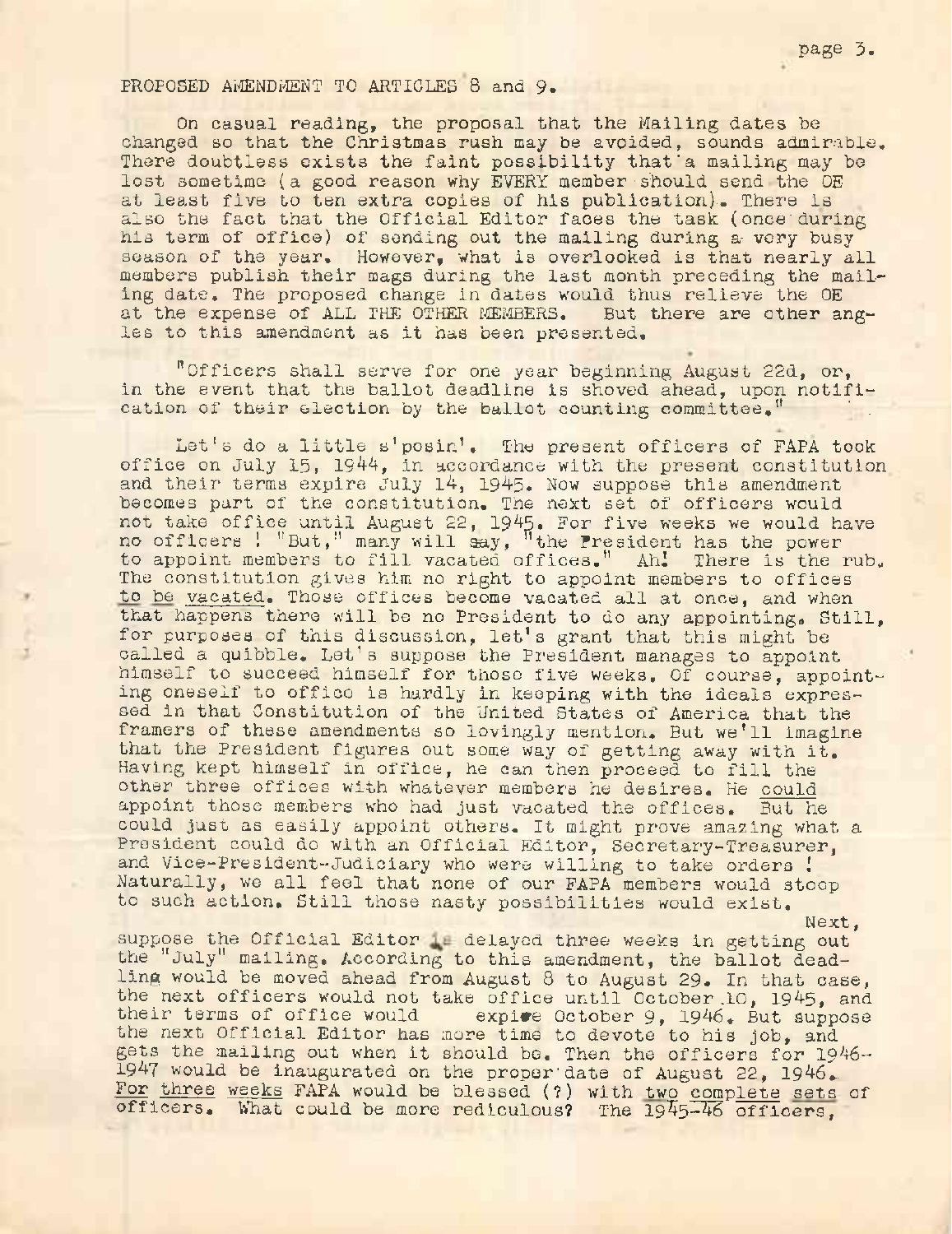## page 4,

according to the constitution, would be entitled to serve for one full year. The 1946-47 officers would equally be entitled to take office August 22. And just suppose these two sets of officers held opposing views on what should be done about important business or policy that might be up for quick action at that time, What a lovely mess that could turn into ! And these situations could continue to occur for as long as these weird amendments were part of the constitutione

It is to be hoped that any elected officials of the FAPA would be big enough to refuse to allow such situations to cause any trouble. Yet. if the organization is to be operated upon a basis of naive faith in one's fellow members, what need is there of any constitution at all? None can doubt that the framers of the amazing amendments never intended such potentialities to creep into them. But there they are ---ugly proof that "good intentions" are not enough in matters of this kind,.

PROPOSED AMENDMENT TO ARTICLE 12.

"An affirmative vote by a majority of the active membership shall be necessary for the adoption of new amendments."

The above is the crux of this amendment. It is based upon the theory that less than an affirmative vote of a majority of the membership would mean a minority rule, in view of the well-known fact that less than two thirds of the membership usually bother to vote at all.

However, there is another side to this question. How can any member complain of being ruled by a minority, when he is not sufficiently interested to bother to vote? If a minority of the total membership causes adoption of an amendment to which a number of non-voting members are opposed, what right have they to complain after rejecting their constitutional opportunity to express that opposition? It has been suggested that this situation be overcome by making voting necessary to retention of membership<sup>c</sup> That would seem to solve the problem-----but does it? The NFFF originally used that method-----with notably tragic results, The framers of the Constitution of the United States of America made voting a privilege of citizenship, not a requisite to its retention.

An affirmative vote

of a majority means the .few, if any. amendments or petitions would ever pass, simply because too many members do not care whether they are or not. The organization would, tend to stagnate. To make voting compulsory would be an unwarranted imposition on the membership. But...there is another method of accomplishing the desired end. If a two-thirds, or even three-fourths, vote were required for the adoption of an amendment, there could be no complaint, and no chance for any small minority to rule the Association.

In their florid and faulty way, these amazing amendments propose to make changes in our Constitution, that examination proves to be undesirable. In their flowery fashion, they set out to increase the size of the Constitution by more than half. Yet they contain a certain superficial plausibility which has caused many of us to vote for them without first carefully studying their potentialities. One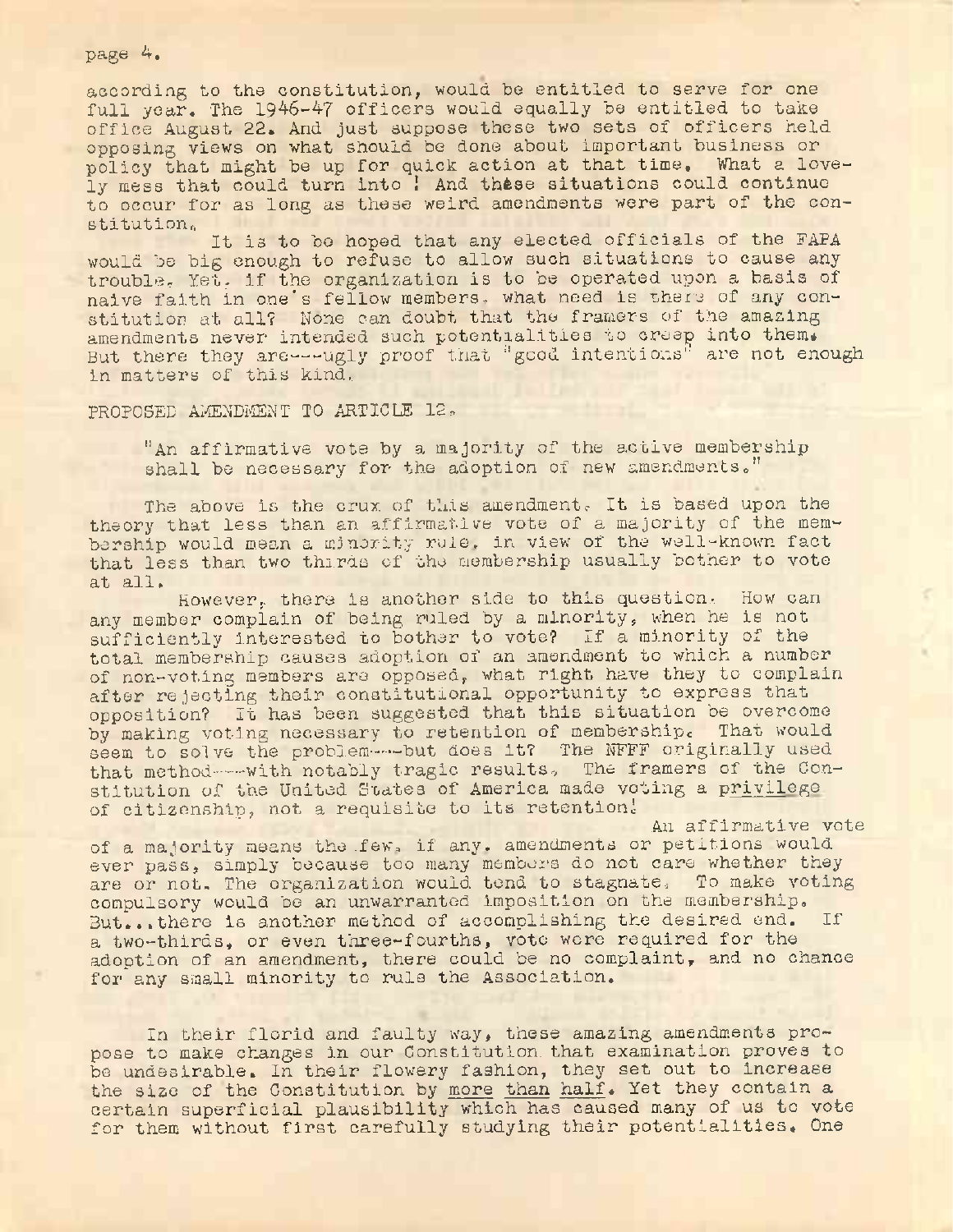member even appealed to the Vice-President for permission to change his vote after he had mailed his ballot. As the next report of the Vice-President will show, it was necessary to deny him this privilege, But doubtless there are others who would have liked to make similar changes. Those who would like to correct errors made in haste, and who would like to keep Freedom in FAPA, are now offered their opportunity.

FREEDOM FROM BOTH MINORITY RULE, AND COMPULSORY VOTE!

FREEDOM FROM DUPLICATE OFFICERS, AND OFFICIAL CHAOS <sup>1</sup>

FREEDOM OF OPINION, AND FREEDOM OF THE PRESS!!!

These are the Freedoms all sincere FAPA members must demand. These are the Freedoms we must insure by doing that which is both necessary, and possible under the'Constitution,

Let'<sup>s</sup> prevent our beloved Association, from becoming the farce that the inadequacy of "good intentions" would make it!

Let'<sup>s</sup> not wait for these amazing amendments to become part of our Constitution, just because many of us voted yes before we realized their full potentialities,

Let's keep FAPA Free, and prevent any further proposed amendments from being brought to vote without ample time for study and discussion.

SIGN THE ENCLOSED PETITION AND MAIL IT NOW!!!

MAIL PETITIONS TO:

AL ASHLEY 25 POPLAR BATTLE CREEK MICHIGAN.